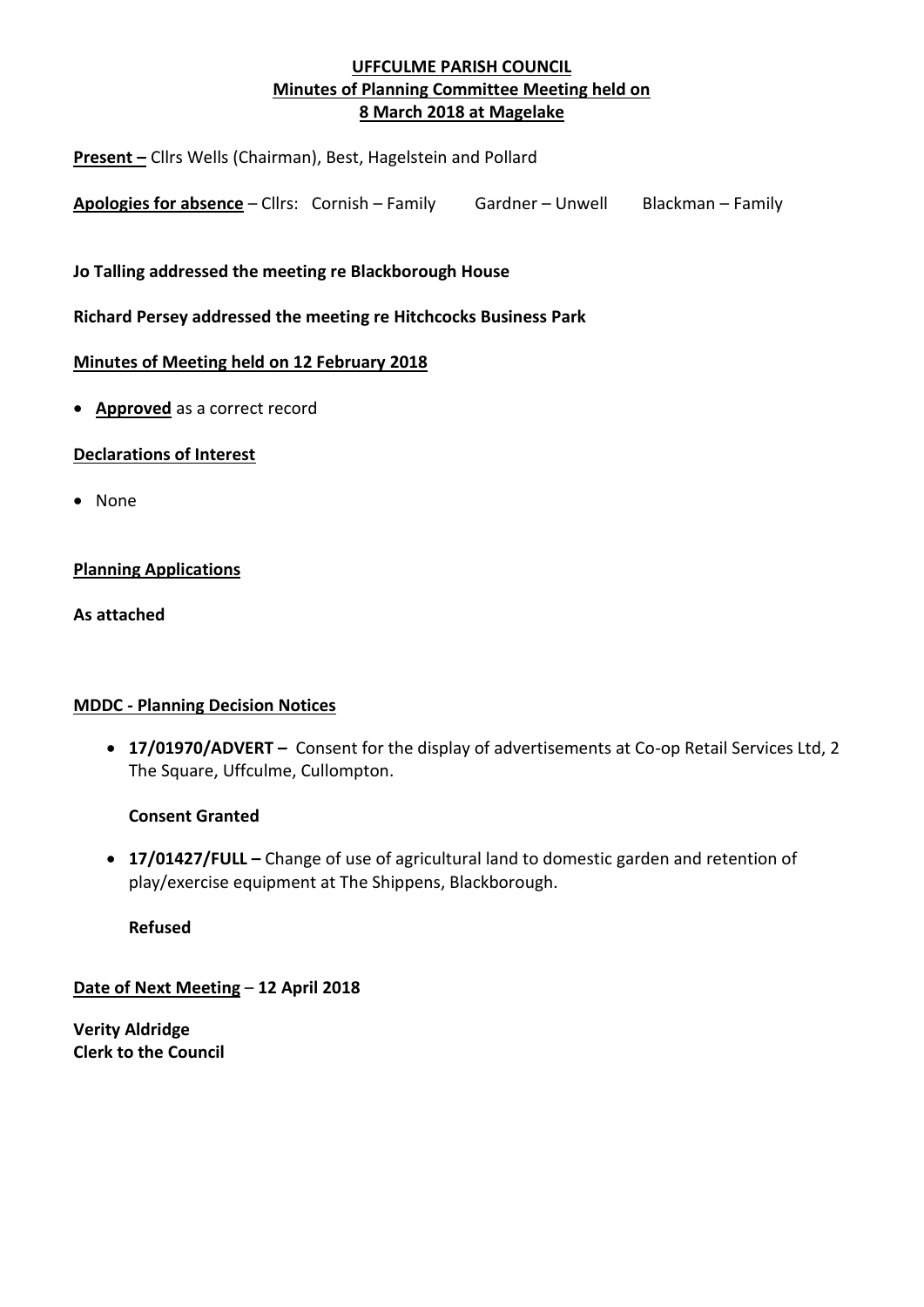• **17/02037/FULL –** Erection of 9 dwellings, formation of access road, and associated works (revised Scheme) – Belle Vue, Ashley Road, Uffculme

**The Council feels the revised plans deal with the overlooking of Eastfield Orchard & Ashley Close as far as practical.**

**Concerns about the layout, especially parking, the Council feels residents will find the 'stacked' parking as inconvenient and will result in on street parking. The Council feels that at least one property should be offered to the market as affordable.**

**The Council feels a better layout may be achieved by looking at the plot behind in conjunction with this appliaction.**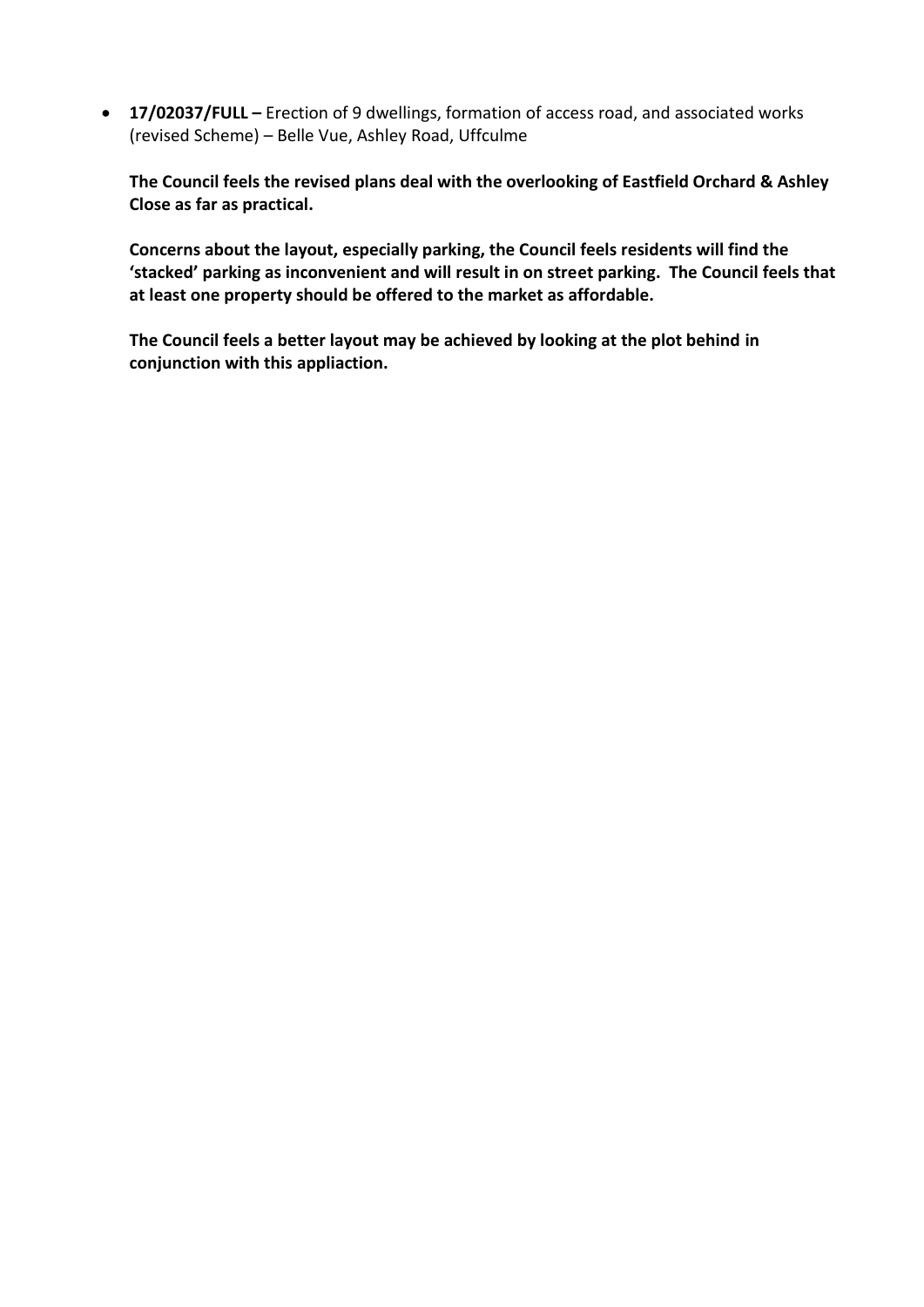• **17/01904/MFULL** – Change of use and refurbishment of house to hotel and spa with 24 letting rooms piazza garden 36 letting rooms in pavilion (60 letting rooms in total) with botanical gardens, restoration of walled garden with new orchard and amphitheatre, erection of 7 detached dwellings, all associated car parking and erection of bat house – Blackborough House, Blackborough

**The Council feels that the information provided by the applicant is not sufficient to consider the application fully**.

**The main concerns the Council has are in regards traffic, both in the construction phase and once the site was operational. The roads surrounding the site are largely single track, country lanes where farm traffic frequents, so the traffic associated with such a site will cause issues.**

**The site is likely to generate significant light and raise pollution, this is particularly notable given the site is located in an AONB**.

**The Council is encouraged to see this largely neglected local landmark restored, although considers the current proposal to be out of character to the area and a redevelopment proposal to provide modest accommodation for local people, something not in abundance in the area**.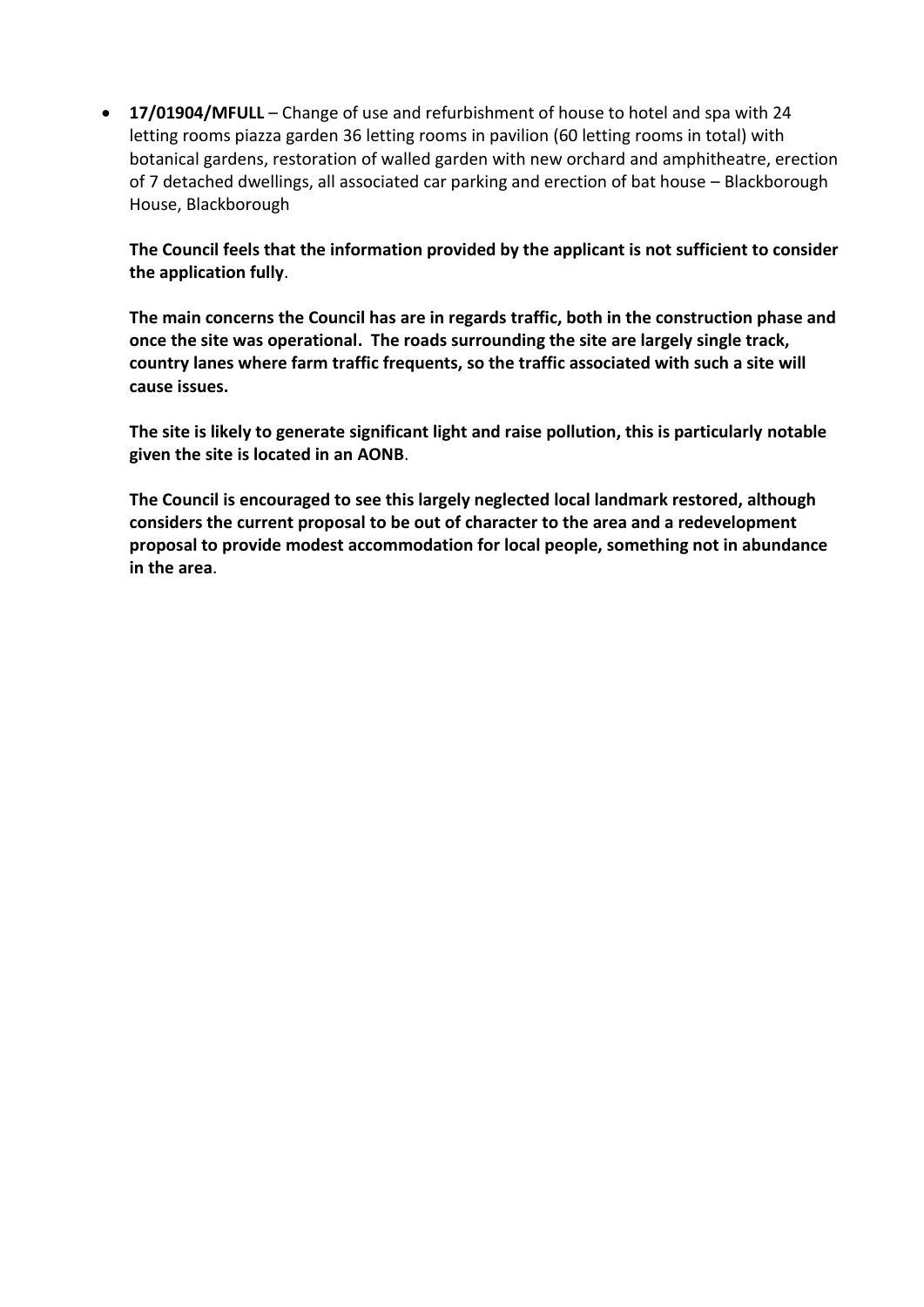• **18/0029/LBC** – Listed Building Consent for erection to include installation of a flue – 4 Coldharbour, Uffculme

**The Council has no objection**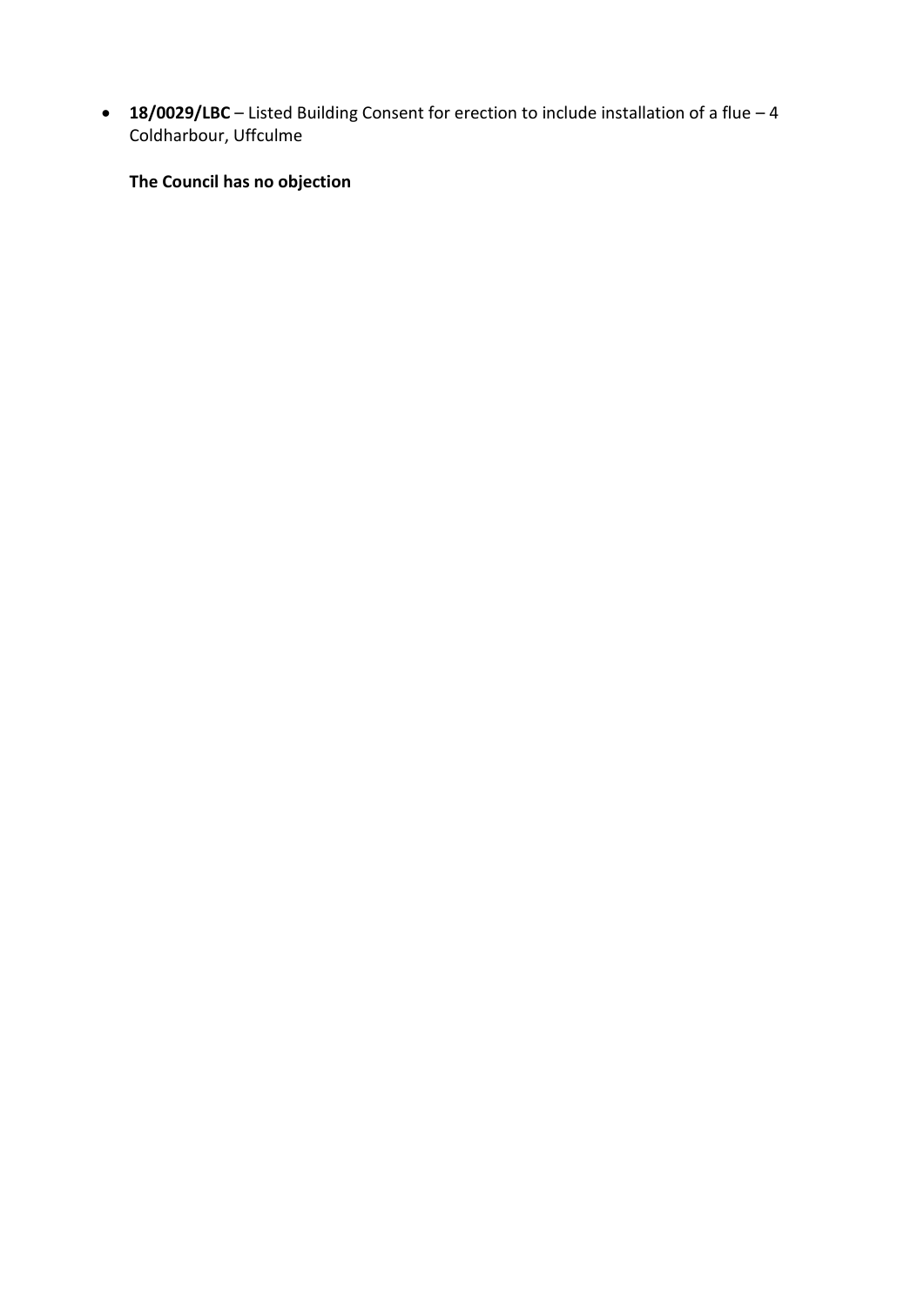• **18/00028/HOUSE** – Erection of an extension to include installation of a flue – 4 Coldharbour, Uffculme

**The Council has no objection**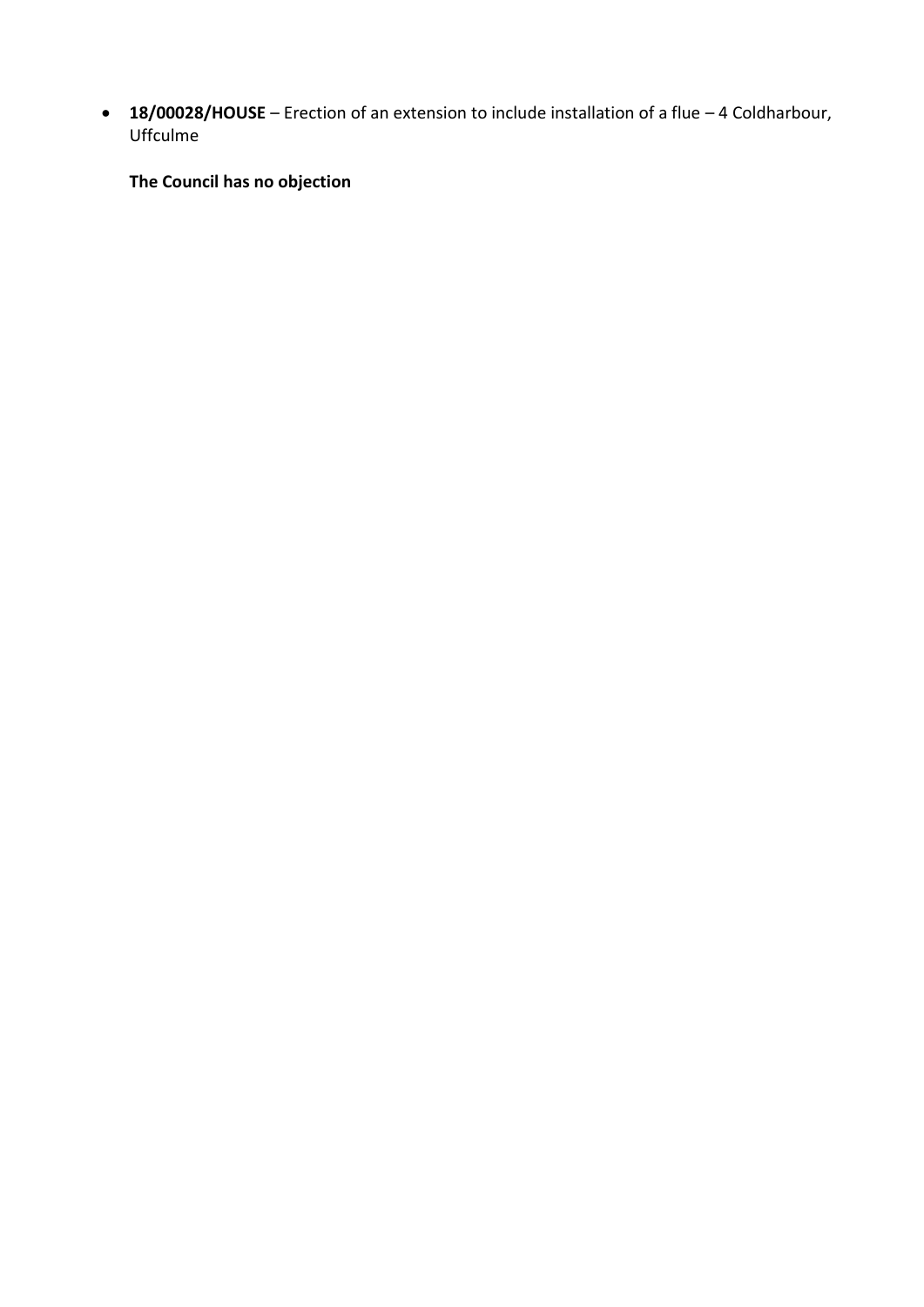• **18/00118/FULL** – Variation of Condition (9) of planning permission **16/01117/FULL** to allow alteration to design of garden area – Ingleton Farm Ashill, Cullompton

**The Council has no objection**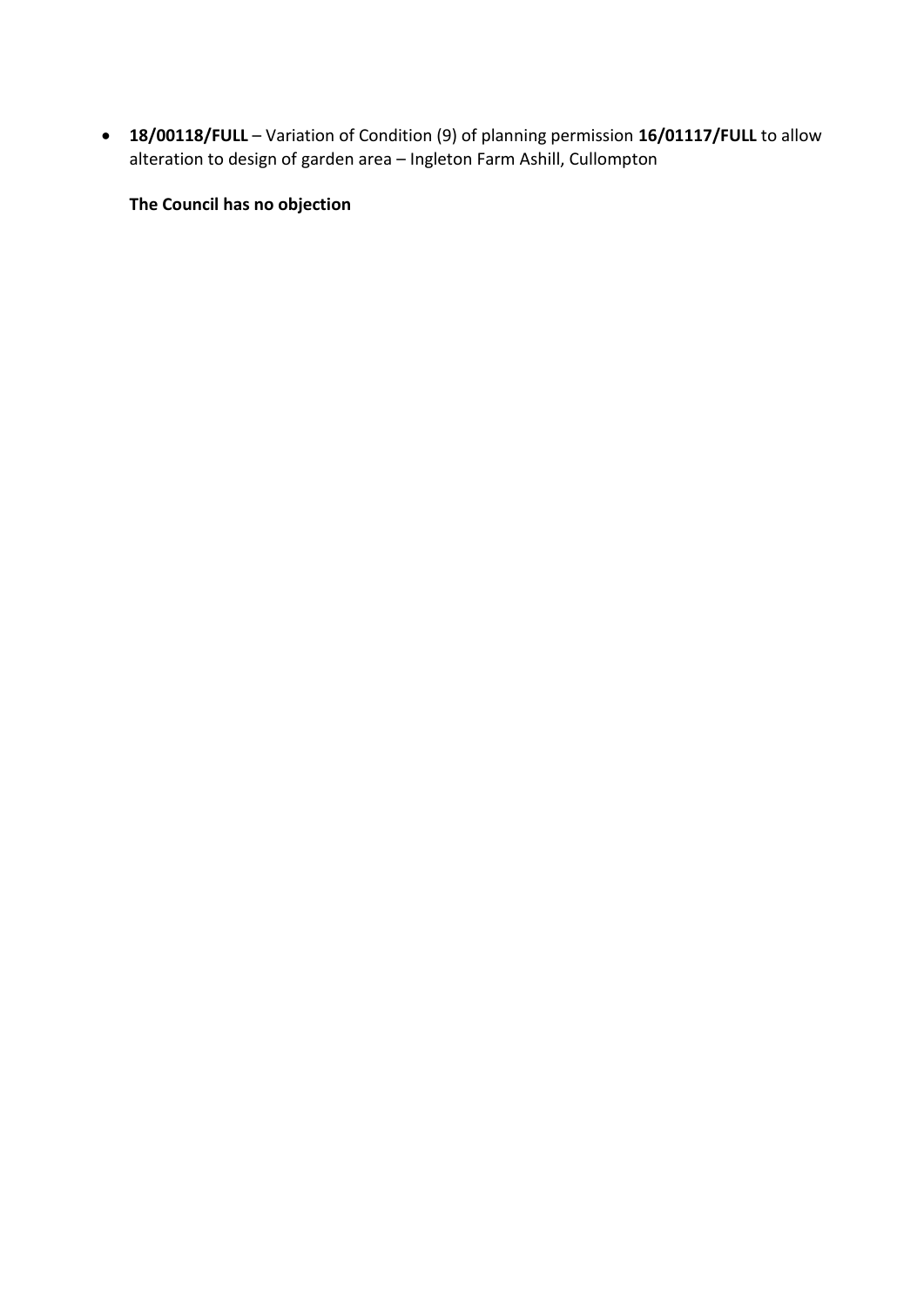• **18/00293/CAT** – Notification of intention to remove 33 Ash trees, 51 Hazel trees, 20 Oak trees, 14 Pine trees and 22 other trees within the Conservation Area – Coldharbour Mill, Uffculme

**The Council supports the work of Coldharbour Mill in restoring the Mill Pond**